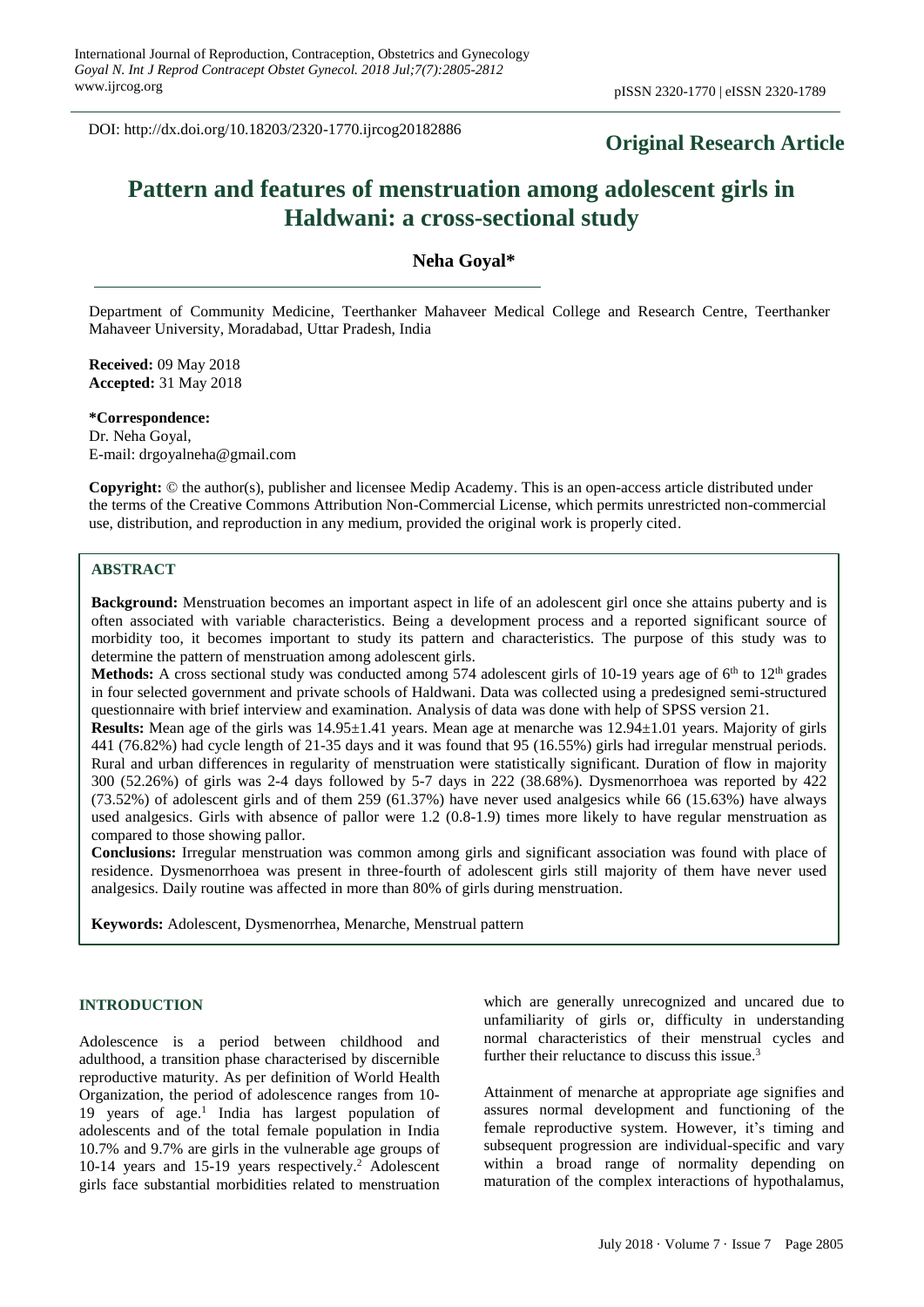pituitary gland and ovary. Menarche typically occurs within 2-3 years after thelarche at Tanner stage IV breast development usually between 12 and 13 years.<sup>3,4</sup> Among Indian females the mean age at menarche is 13.76 years with a secular decline of nearly one month per decade.<sup>5</sup>

Disturbances of menstrual bleeding manifest in a wide range of presentations and abnormal uterine bleeding (AUB) is the overarching term used to describe any departure from normal menstruation or from a normal menstrual cycle pattern. The key characteristics are regularity, frequency, heaviness of flow, and duration of flow, but each of these may exhibit considerable variability.<sup>6</sup> As evident from previous literature, usually after third year of menarche the interval between bleeding periods is in the range of 21-34 days, with a flow lasting from 3 to 7 days and a mean menstrual blood loss of 35 ml (range 5-80 ml).<sup>3-8</sup>

Significant variations may be somewhat physiologic first few years after menarche or, may be attributable to significant underlying medical issues like polycystic ovary syndrome, thyroid problems, mental stress, hypothalamic dysfunction, primary pituitary disease, primary ovarian insufficiency, coagulopathies, uterine lesions and rarely malignancy.<sup>3</sup> And therefore it is important to have an understanding of the menstrual pattern and its characteristics among adolescent girls. Hence the present investigation was conducted to study the pattern and features of menstruation among adolescent girls.

## **METHODS**

This cross-sectional study was conducted among adolescent girls of 10-19 years from four different government and private schools in rural and urban areas of Haldwani block of Nainital district, Uttarakhand. A total of 574 adolescent girls participated in the study. Before conducting the research, girls were acquainted with the purpose and procedure of the research. They were informed that their participation is voluntary, and they can quit any time. With assurance of confidentiality, informed verbal consent was taken. A predesigned semistructured questionnaire with interview and brief examination was used. The school authority was requested, not to be present during the questionnaire and students were assured that the information provided by them would remain confidential and thus encouraged to be truthful in their responses. The questionnaire covered the general socio-demographic information, date of birth, questions related to menstruation including age at menarche, duration of menstruation, cycle length, regularity of menstruation, dysmenorrhea, use of analgesics and impact of menstruation on daily routine and school attendance. Age at menarche was obtained by using recall method and for that girls were asked to remember the grade at which they started having menses. The gynaecological age was calculated by subtracting the age at menarche (in completed years) from the calendar age (in completed years). The menstrual cycles were considered irregular when length of the menstrual cycle was between 22 and 41 days; and two or more menstrual cycles with a length of less than 22 or more than 41 days during the past 12 months.<sup>8</sup> Weight and height of girls was measured by using standard methods and further used to calculate the body mass index (BMI), which was further classified into thinness, normal weight and overweight based on the cut off points recommended by World Health Organization.<sup>9</sup>

## *Inclusion criteria*

• Girl students of grades  $6<sup>th</sup>$  to  $12<sup>th</sup>$  in selected schools

## *Exclusion criteria*

- Girls with age  $\langle 10 \text{ and } 19 \rangle$  years those who had not attained menarche at the time of study or had attained menarche less than one year prior to study
- those who couldn't remember the exact time of menarche.

## *Statistical analysis*

Data was analysed by using SPSS version 21. The Chi square test was used for assessing statistically significant association among variables. The statistical significant association was considered when two-tailed p value <0.05. Binary logistic regression was used to estimate the odds ratios (ORs) and 95% confidence intervals (CIs) to assess the possible differences.

## **RESULTS**

Mean age of adolescent girls in present study was 14.95±1.41 years. 242 (42.16%) were in 10 to 14 years age category and 332 (57.84%) in 15 to19 years age category. According to place of residence 297 (51.74%) and 277 (48.26%) belonged to rural and urban areas respectively. Most of selected girls 388 (67.59%) were from the government schools and rest 186 (32.41%) from private schools. None of girls in present study was married. Majority of girls 319 (55.57%) were Hindu by religion in this study and according to modified BG Prasad classification, majority belonged to social class III. As stated by them most of them 457 (79.61%) were taking mixed diet and rest 117 (20.38%) were vegetarian. Majority of girls 354 (61.7%) belonged to nuclear type of families. Birth order of 196 (34.14%) of girls was first followed by second in 132 (22.99%) and in majority 246 (42.86%) it was third or more. On clinical examination 192 (33.45%) of girls have pallor, and 81 (14.11%) and 107 (18.64%) girls were thin and stunted respectively (Table 1). Mean age at menarche among girls in present study was 12.94±1.01 years. Majority of girls 219 (38.15%) have attained menarche at the age of 13 years followed by at 12 years in 149 (25.96%) and at 14 years in 137 (23.87%). 38 (6.62%) and 26 (4.53%) of adolescent girls have attained menarche at 11 and 15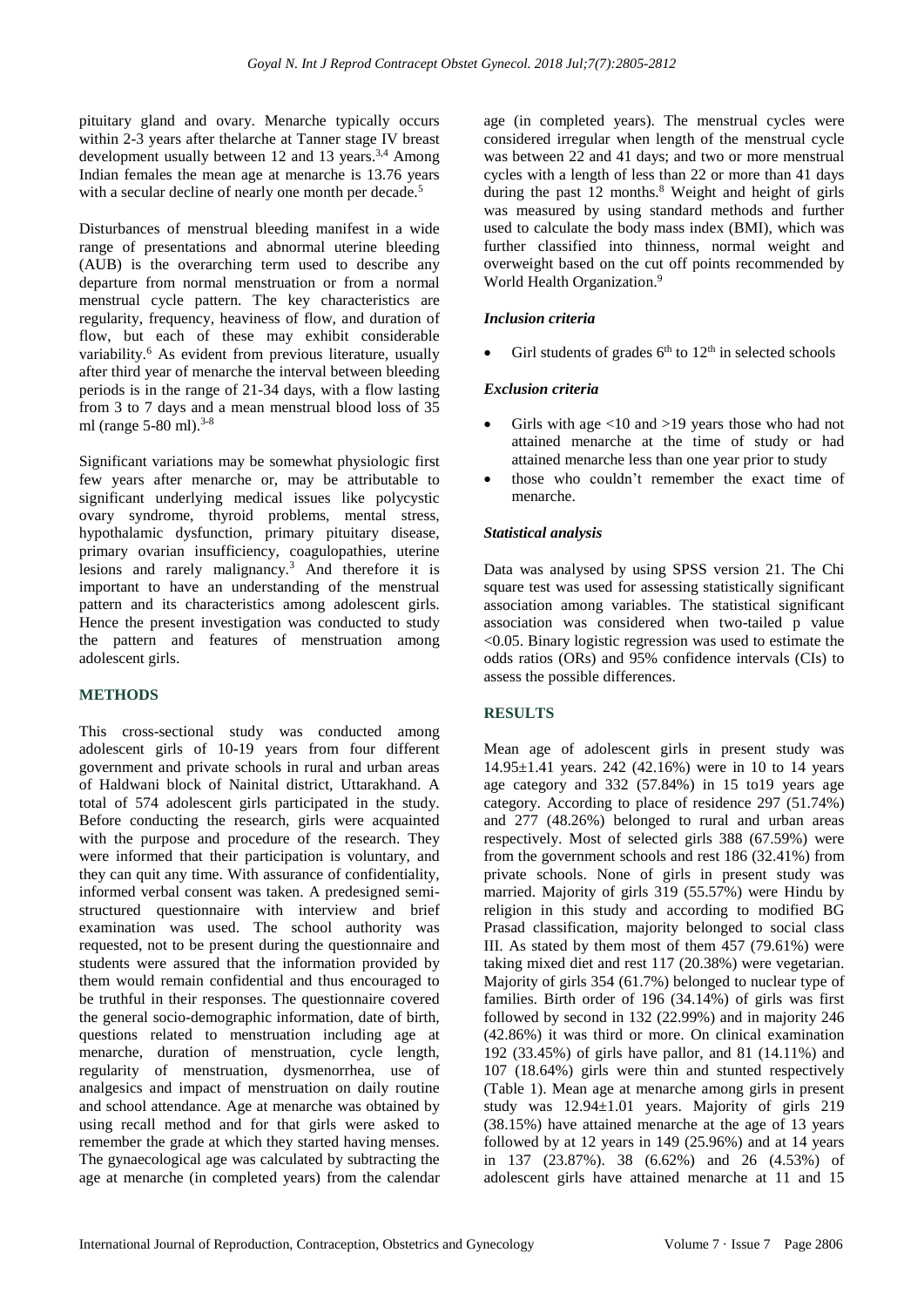years respectively, and fewer of them 3 (0.52%) and 2 (0.35%) at 10 and 16 years respectively (Figure 1).

#### **Table 1: Socio-demographic characteristics of adolescent girls (n=574).**

|     | $\frac{0}{0}$           |
|-----|-------------------------|
|     |                         |
|     |                         |
| 242 | 42.16                   |
|     | 57.84                   |
|     |                         |
| 297 | 51.74                   |
| 277 | 48.26                   |
|     |                         |
| 388 | 67.59                   |
| 186 | 32.41                   |
|     |                         |
| 319 | 55.57                   |
| 255 | 44.43                   |
|     |                         |
| 354 | 61.67                   |
| 220 | 38.33                   |
|     |                         |
| 196 | 34.14                   |
| 132 | 22.99                   |
| 246 | 42.86                   |
|     |                         |
| 117 | 20.38                   |
| 457 | 79.61                   |
|     |                         |
| 21  | 3.66                    |
| 117 | 20.38                   |
| 212 | 36.93                   |
| 138 | 24.04                   |
| 86  | 14.98                   |
|     |                         |
| 192 | 33.45                   |
| 382 | 66.55                   |
|     |                         |
| 81  | 14.11                   |
| 464 | 80.84                   |
| 29  | 5.05                    |
|     |                         |
| 107 | 18.64                   |
| 467 | 81.36                   |
|     | <b>Frequency</b><br>332 |

Regarding the characteristics of menstrual cycle among the girls in present study majority 441 (76.82%) had cycle length of 21-35 days followed by  $\geq$ 36 days in 87 (15.15%) and  $\leq$ 20 days in 46 (8.01%). Majority of girls 300 (52.26%) stated that duration of flow was 2-4 days followed by 5-7 days in 222 (38.68%). 31 (5.4%) and 21  $(3.66\%)$  of girls had  $>8$  days and  $<2$  days of flow respectively. 95 (16.55%) of girls had irregular cycles. In present study total of 422 (73.52%) girls were experiencing dysmenorrhea. Passage of clumps/clots was reported by 191 (33.27%) adolescent girls (Table 2).

## **Table 2: Menstrual characteristics of adolescent girls (n=574).**

| <b>Menstrual Characteristics</b> | <b>Frequency</b> | $\frac{0}{0}$ |
|----------------------------------|------------------|---------------|
| <b>Length of cycle</b>           |                  |               |
| $\leq$ 20 Days                   | 46               | 8.01          |
| 21-35 Days                       | 441              | 76.82         |
| $\geq$ 36 Days                   | 87               | 15.15         |
| Days of flow                     |                  |               |
| $<$ 2 days                       | 21               | 3.66          |
| 2-4 days                         | 300              | 52.26         |
| 5-7days                          | 222              | 38.68         |
| $>8$ days                        | 31               | 5.4           |
| <b>Regularity of cycles</b>      |                  |               |
| Regular                          | 479              | 83.45         |
| Irregular                        | 95               | 16.55         |
| <b>Dysmenorrhea</b>              |                  |               |
| Present                          | 422              | 73.52         |
| Absent                           | 152              | 26.48         |
| Passage of clumps/clots          |                  |               |
| Present                          | 191              | 33.27         |
| Absent                           | 383              | 66.73         |

Majority of girls have cycle length of 21-35 days at all gynaecological ages whether 1, 2, 3 or  $\geq 4$  years post menarche. Short cycles of  $\leq 20$  days were more common among the adolescent girls with gynaecological age of 1 or 2 years. As in present study it was found that in 12 (6.97%) and 10 (5.4%) girls out of total girls with gynaecological age of 1 and 2 years respectively have cycle length of was  $\leq 20$  days as compared to 14 (9.27%) and 10 (15.15%) among girls with 3 or  $\geq 4$  years post menarche. While no significant difference was found in occurrence of longer cycles at different gynaecological ages (Figure 2).



#### **Figure 1: Distribution of adolescent girls according to age of menarche (n=574).**

In present study 422 (73.51%) adolescent girls were experiencing dysmenorrhea. Of the total girls having dysmenorrhea majority of girls 259 (61.37%) have never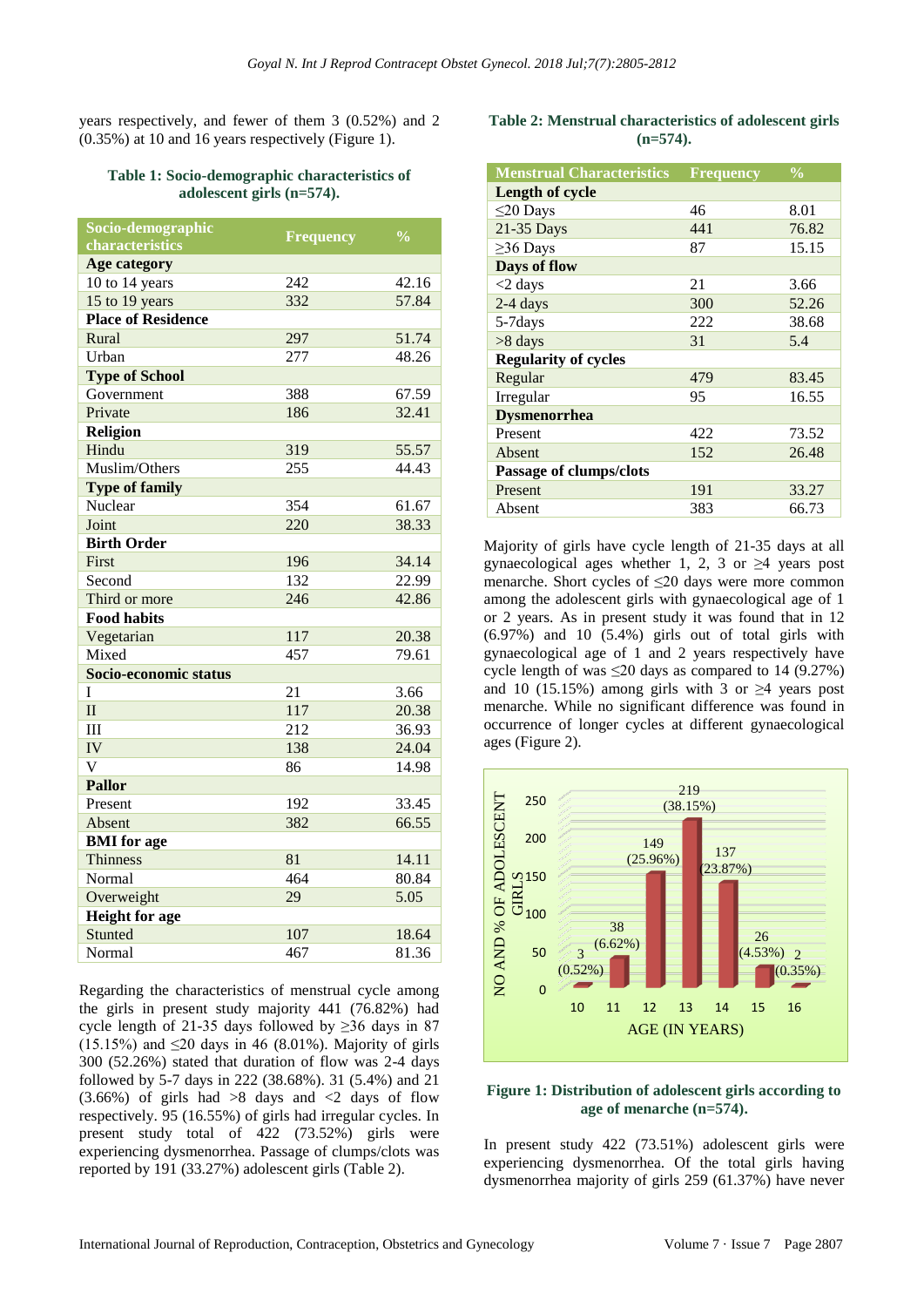used analgesics during menstruation while 66 (15.63%) and 97 (22.98%) girls have reported the use of analgesics to be always and sometimes respectively. Among the girls with dysmenorrhea 71 girls have irregular menstrual cycles and of them 24 (33.8%) have never used analgesics while 8 (11.26%) and 39 (54.92%) have used analgesics always and sometimes during menstruation respectively (Figure 3).



**Figure 2: Cycle length according to gynaecological age of adolescent girls (n=574).**

Bivariate analysis shows the Odds of having regular menstruation was 1.2 (0.7-1.9) among the girls in 15-19 years age category as compared to 10-14 years category. It was found that place of residence and the type of school was significantly associated with regularity of menstruation, as the girls residing in urban area and belonging to government schools are more likely to have regular menstrual cycles.



**Figure 3: Use of analgesics and irregular menstrual cycles among the adolescent girls experiencing dysmenorrhea (n=422).**

Corresponding Odds ratios were belonging to urban place of residence (OR 1.5, 95% CI 1.0-2.4) and studying in private schools (OR 0.6, 95% CI 0.4-1.0) in association with regularity of cycles. Stratification according to birth order showed that Odds of having regular menses were 0.7 (0.3-1.3) and 0.6 (0.3-1.1) in girls with second birth order and birth order third or more respectively in comparison to girls with first birth order with no significant association. 17.87% of Hindu girls have irregularities in their menstrual cycles as compared to only 14.90% of girls belonging to Muslim and others category in present study, and the difference being statistically insignificant (p=0.342). In present study it was found that regular menstruation was significantly more common among girls belonging to nuclear families as compared to joint families (p=0.027). Consumption of vegetarian and mixed diet has been found to have no significant effect on regularity of menstruation in present study. Students having comparison of regularity between those belonging to socioeconomic status III, IV and V showed ORs of 1.3 (0.4-4.0), 2.3 (0.7-7.3) and 1.4 (0.4- 4.6) respectively as compared to socioeconomic class I (Table 3). Comparing the findings of clinical examination, it was found that girls with absence of pallor were 1.2 (0.8-1.9) times more likely to have regular menstruation as compared to those showing pallor. No significant difference was found in regularity of menses when compared among girls with thinness, normal BMI for age and overweight (p>0.05). However, the girls with normal height for age were 1.2 (0.6-2.0) times more likely to have regularity as compared to those with stunting (Table 3). Majority of girls reported that their daily routine was affected during menstruation while in only 107 (18.64%) of girls' menstruation had no effect on daily activities. Resting hours were prolonged during menstruation in 269 (46.86%) girls. However. 83 (14.45%) girls have reported the absence from school during menstruation. As stated by 156 (27.17%) girls they have attended schools but had less concentration on studies (Figure 4).



**Figure 4: Cycle Effect of menstruation on daily routine of adolescent girls (Multiple Response).**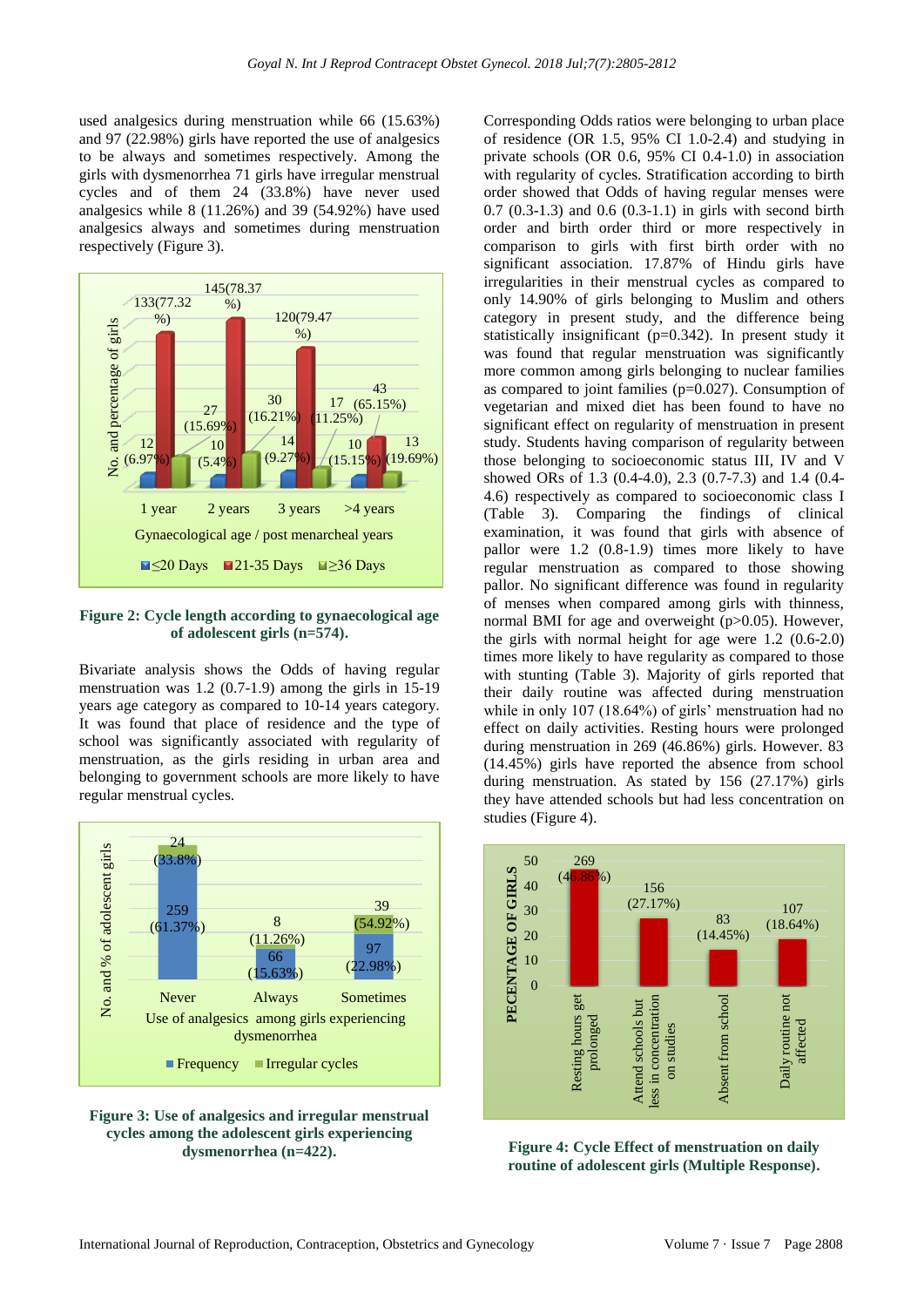#### **Table 3: Bivariate analysis of socio-demographic factors with regularity of menstruation among adolescent girls (n=574).**

Figures in parentheses denote row percentages; \*Chi-square test, Fisher exact test; OR=Odds Ratio, CI=Confidence Interval \*\* Reference category is first; # Statistically significant, p value (two-tailed) <0.05

#### **DISCUSSION**

Being the most striking milestone the onset of menstruation and its subsequent pattern play an important role in the life of an adolescent girl and has potential for long-term health consequences.

The present study apprised about menstrual health particularly its variable pattern among school going adolescent girls in Haldwani. Despite variations in menstrual characteristics worldwide and within India, mean age at menarche has remained between 12 years and 13 years as evident from previous studies.

Menarche typically occurs within 2-3 years after thelarche (breast budding), at Tanner stage IV breast development, and is rare before Tanner stage III development. By 15 years of age, 98% of girls had menarche.<sup>3</sup> According to Pathak et al the mean age at menarche among Indian females is 13.76 years (95% CI: 13.75, 13.77) with a reduction of nearly one month per decade, suggesting a secular decline.<sup>5</sup> In present study mean age at menarche was 12.94±1.01 years and majority of girls 219 (38.15%) have attained menarche at the age of 13 years followed by at 12 years in 149 (25.96%) and at 14 years in 137 (23.87%). These findings are consistent with Nair et al in Delhi, Tarannum et al in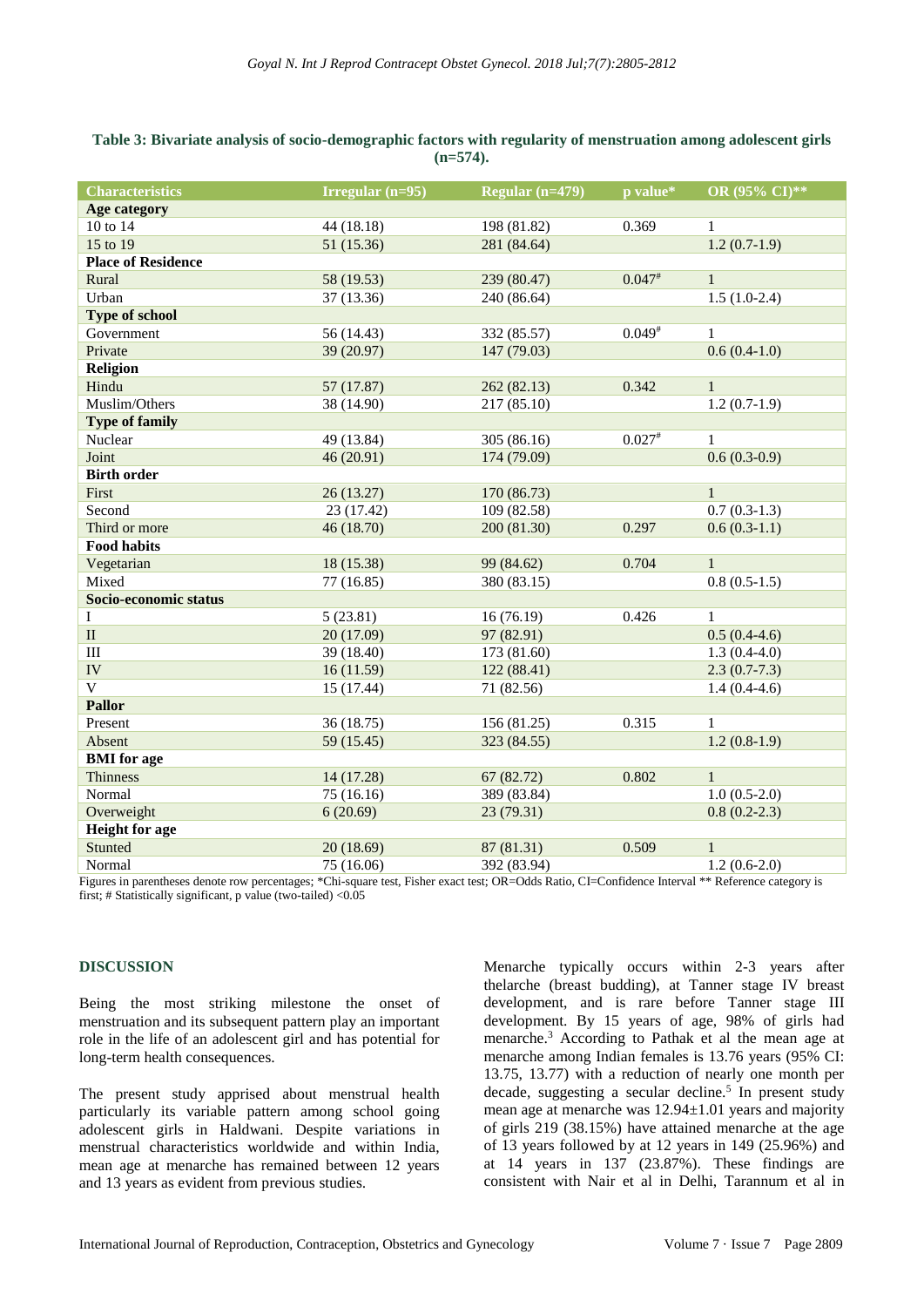Aligarh, Mittal et al in Haryana, Thakre et al in Nagpur and other studies in different parts of India.10-20 While considerably higher age of menarche has been reported by Kanotra et al in Maharashtra and Indupalli in Karnataka.21,22 This variation may be due to the recall bias in latter studies as age of study subjects was higher and time between the occurrence of menarche and data collection was protracted.

Within the earlier years after the menarche, menstrual cycle length tends to be longer due to immaturity of hypothalamic-pituitary-ovarian axis and after third gynaecological year it becomes normal ranging between 21 and 35 days in 60 to 80% cycles.<sup>3</sup> However no significant difference has been found in occurrence of longer cycles at different gynaecological ages in present study. In present study majority of girls 441 (76.82%) had cycle length of 21-35 days, measured as interval between the first days of consecutive menstrual periods, and this is similar to findings reported by Ambade et al in Nagpur and Iyer et al in Bhopal where cycle duration was less than 21 days in only 6.8 % and more than 35 days in 5.5%.14,16 Kanotra et al in Maharashtra found intermenstrual interval or, the cycle length of 28-35 days in 92.9% of girls, 35-40 days in 6.2% and >40 days in 0.9%.<sup>21</sup> Variation in length of the menstrual cycle is wide and short cycles of  $\leq 20$  days have been seen in 8.01% girls and longer ones of  $\geq$ 36 days in 15.15% in present study. Comparable is evident from results of Rigon et al in Italy where 3.0% (95% CI: 2.5-3.4) of the girls had menstruation intervals of less than 21 days, while it was more than 35 days in 3.4% (95% CI: 2.9-3.9).<sup>7</sup> De Sanctis et al in Italy reported that 85.5% of school girls had normal length of 21-35 days and Sharma et al in Nepal found 74.2% girls having cycle length 21-35 days. $23,24$ 

Studies have shown optimum 3-5 days of flow is usual among girls and is considered normal besides comprehending above and below this range as heavy and scanty flow respectively.<sup>13-31</sup> Consistent with this in present study majority of girls 52.26% had 2-4 days bleeding followed by 5-7 days in 38.68% and small proportion had  $>8$  days  $(5.4\%)$  and  $<2$  days  $(3.66\%).$ Esimai et al in Nigeria reported duration of flow of less than 2 days in  $18(4.5\%)$  and  $2(0.5\%)$  duration of flow of over 8 days.<sup>25</sup> Solanki et al in Bhavnagar found most common menstrual pattern of 3-5 days followed by 5-7 days.<sup>26</sup> Duration of flow of  $\langle 2 \rangle$  days had been reported among 1.6% adolescent girls by Lee et al in Malaysia.<sup>27</sup> Similar findings have been reported in India by Thakre et al where 1% girls had menstrual period for  $\langle 2 \rangle$  days.<sup>13</sup> Urban girls were found to have prolonged menses or, >5 days menstrual duration which was significantly higher, in study by Salve et al in Aurangabad.<sup>28</sup>

Dysmenorrhea is defined as pain during menses in the absence of an identifiable pathologic lesion, with an unclear cause and is highly prevalent and a leading cause of morbidity among adolescent girls.<sup>29</sup> It may lead to school absence and nonparticipation in routine activities.

In present study total of 422 (73.52%) girls were experiencing dysmenorrhea. And if we see the use of analgesics, it was found that of the 422 girls experiencing dysmenorrhea, 259 (61.37%) girls have never used analgesics while 66 (15.63%) and 97 (22.98%) girls have reported the use of analgesics to be always and sometimes respectively. Other studies worldwide and in India too have shown high prevalence of dysmenorrhea among girls. $30-37$  In present study majority of girls reported that their daily routine was affected during menstruation and in only 107 (18.64%) it had no effect on daily activities. However, 83 (14.45%) girls have reported the absence from school during menstruation. Cakir et al in Turkey and Miiro et al in Uganda found school absenteeism in 10% and 17.3% of girls respectively.30,37

Irregular menstrual cycles during puberty may be considered part of development or, may also be associated with similar causes as known in adults and it has been shown in some previous studies that menstrual cycle irregularities/abnormalities may continue during adulthood and in the end will be associated with subfertility.<sup>3</sup> And these menstrual irregularities are more common among younger girls, becoming less frequent few years after menarche. Different definitions of irregularity have been used in different studies and obviously it leads to variations in prevalence of irregularities in different studies. In present study 95(16.55%) of girls had irregular menstrual cycles and the Odds of having regular menstruation was 1.2 (0.7- 1.9) among the girls in 15-19 years age category as compared to 10-14 years category. It was found that place of residence and the type of school was significantly associated with regularity of menstruation, as the girls residing in urban area (OR 1.5, 95% CI 1.0-2.4) and belonging to government schools (OR 0.6, 95% CI 0.4- 1.0) are more likely to have regular menstrual cycles. This is inconsistent with finding of Salve et al in Aurangabad found where regular menstruation was better in rural girls  $(94%)$  as compared to urban  $(56%)$ .<sup>28</sup> Esimai et al in Nigeria found that 9% girls had irregular cycles. Similar results have been reported in various Indian and International studies.14,16,19-25

Cakir et al found menstrual irregularity among 31.2%, which is quite high and may be due to different definition used in their study.<sup>30</sup> Studies have shown that nutrition may influence the menstrual pattern and keeping this in view in present study regularity was compared among the girls showing pallor, thinness and stunting and it was revealed that girls with absence of pallor were 1.2 (0.8- 1.9) times more likely to have regular menstruation as compared to those showing pallor and, girls with normal height for age were 1.2 (0.6-2.0) times more likely to have regularity as compared to those with stunting. However no significant difference was found in regularity of menses when compared among girls with thinness, normal BMI for age and overweight  $(p>0.05)$ .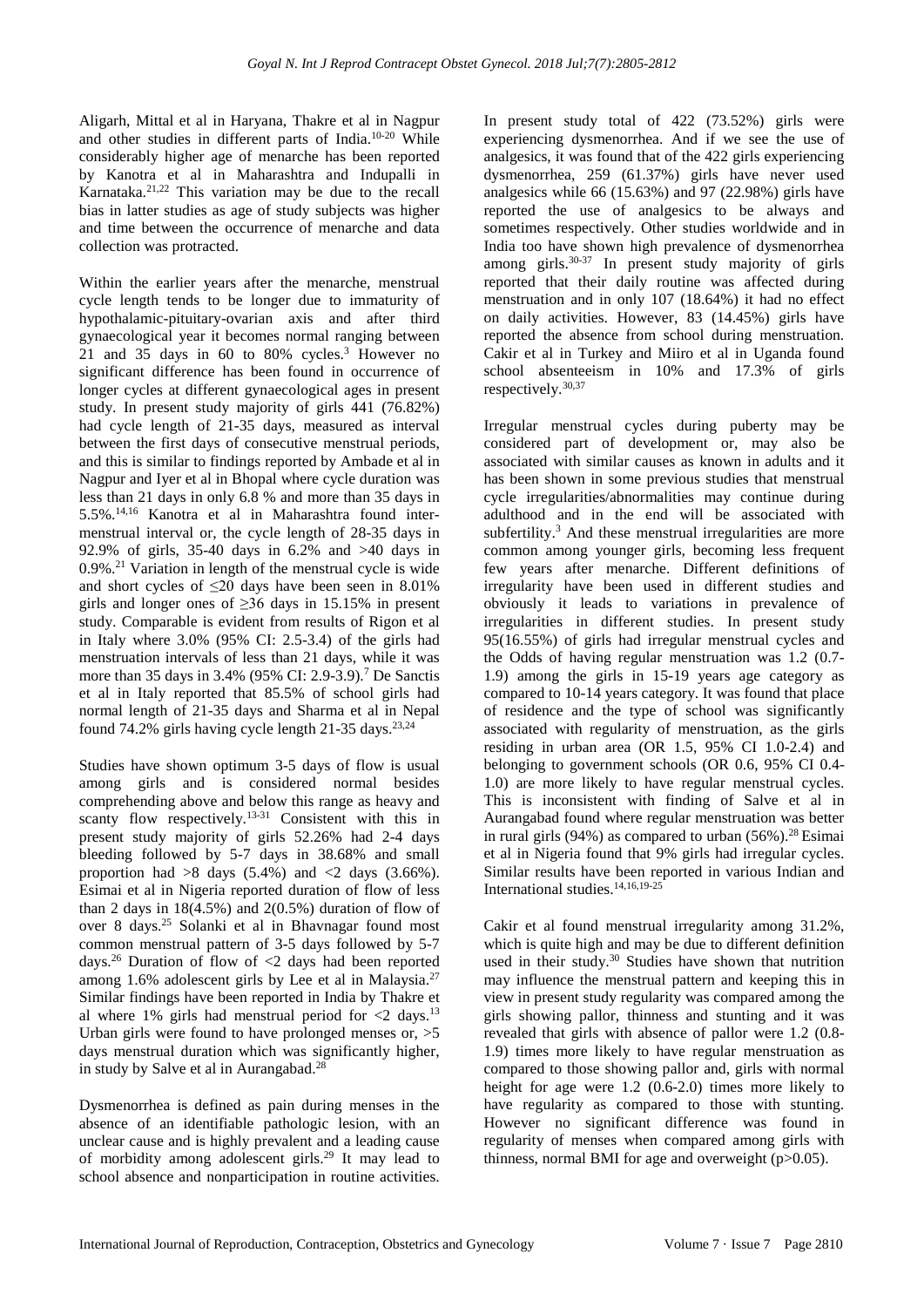The measurement of the menarcheal age and cycle length based on the retrospective method compromising the accuracy is the limitation of present study. To mention others come the assessment of physical activity and diet patterns of girls as they may affect menstrual pattern too. Yet other ones that may be associated and should be addressed are variations and morbidities due to poor menstrual hygiene and premenstrual symptoms.

#### **CONCLUSION**

This study concluded that maladies of menstruation are common among adolescent girls be it irregular menstrual cycles, cycle length variations, dysmenorrhea, heavy bleeding or scanty flow. Adolescent girls should be educated to have an understanding to differentiate between normal and abnormal menstrual pattern for early identification of potential health concerns. Thus, it is imperative to promote it via school curriculum and for out of school girls already existing efforts under SABLA scheme by Government of India should be accentuated like teaching with a 28 beaded necklace or charts showing timings of the whole cycle. This can definitely improve understanding of girls and can progressively wind-up the social prohibitions to discuss menses related issues. Different menstrual terminologies and their definitions should be reviewed for uniform usage in further research.

## **ACKNOWLEDGMENTS**

Authors would like to thankful to the valuable support presented by the school authorities and participants during the study period.

*Funding: No funding sources Conflict of interest: None declared Ethical approval: The study was approved by the Institutional Ethics Committee*

#### **REFERENCES**

- 1. Global Accelerated Action for the Health of Adolescents (AA-HA!): guidance to support country implementation. Geneva: World Health Organization; 2017.p.1. Available at http://apps.who.int/iris/bitstream/handle/10665/2554 15/9789241512343-eng.pdf?sequence=1. Accessed 9 April 2018.
- 2. Park K. Demography and Family Planning. Text Book of Preventive and Social Medicine. 24<sup>th</sup> ed. Jabalpur: Banarasi Das Bhanot; 2017: p.516.
- 3. Menstruation in girls and adolescents: using the menstrual cycle as a vital sign. Committee Opinion No. 651. American College of Obstetricians and Gynecologists. Obstet Gynecol 2015; 126:e143-6.
- 4. Padubidri VG, Daftary SN. Chapter 4: Puberty, paediatric and adolescent gynaecology. Shaw's textbook of Gynaecology.16<sup>th</sup> ed. New Delhi: RELX India Private Limited; 2016. 51-63.
- 5. Pathak PK, Tripathi N, Subramanian SV. Secular trends in menarcheal age in India-evidence from the Indian human development survey. PLoS ONE. 2014;9(11):1-13.
- 6. Fraser IS, Critchley HD, Broder M, Munro MG. The FIGO Recommendations on Terminologies and Definitions for Normal and Abnormal Uterine Bleeding. Seminars in Reproductive Medicine. 2011; 29(5):383-90. Available at http://www.pharllc.com/wpcontent/uploads/2014/03/Fraser-Semin-Reprod-Med-2011.pdf. Accessed on 9 April 2018.
- 7. Rigon F, De Sanctis V, Bernasconi S, Bianchin L, Bona G, Bozzola M, et al. Menstrual pattern and menstrual disorders among adolescents: an update of the Italian data. Italian J Pediatr. 2012;38(1):38.
- 8. Van Hooff MH, Voorhorst FJ, Kaptein MB, Hirasing RA, Koppenaal C, Schoemaker J. Relationship of the menstrual cycle pattern in 14-17 year old adolescents with gynaecological age, body mass index and historical parameters. Human Reproduction (Oxford, England). 1998;13(8):2252-60.
- 9. World Health Organization. WHO Growth Reference 2007 for 5-19 years to monitor the growth of schoolage children and adolescents; 2014. Available at: http://www.who.int/growthref/tools/en/. Accessed 9 April 2018.
- 10. Nair P, Grover VL, Kannan AT. Awareness and practices of menstruation and pubertal changes amongst unmarried female adolescents in a rural area of East Delhi. Indian J Community Med. 2007;32:156-7.
- 11. Tarannum F, Khalique N, Eram U. A communitybased study on age of menarche among adolescent girls in Aligarh. Int J Community Med Public Health 2018; 5:395-400.
- 12. Mittal K, Goel MK. Knowledge regarding reproductive health among urban adolescent girls of Haryana. Indian J Comm Med. 2010;35(4):529-30.
- 13. Thakre S.B, Thakre S, Ughade S, Thakre A.D. Urban-rural differences in menstrual problems and practices of girl students in Nagpur, India. Indian Paediatr. 2012;49:733-6.
- 14. Iyer P, Modi JN. Menstrual cycle characteristics and associated physical problems among school going adolescent girls. Int J Reprod Contracept Obstet Gynecol. 2015;4:1076-8.
- 15. Deo DS, Ghattargi CH. Menstrual problems in the adolescent school girls: a comparative study in rural and urban area. Ind J Prev Soc Med. 2007; 38(1,2).
- 16. Ambade R, Sagdeo M. Age at menarche and the menstrual pattern of secondary school adolescents in central India. Int J Res Med Sci. 2017; 5:3610-4.
- 17. Vani R, Veena K.S, Subitha L, Kumar H.V. Menstrual abnormalities in school going girls-are they related to dietary and exercise pattern. J Clin Diag Res. 2013;7(11):2537.
- 18. Jain K, Garg SK, Singh JV, Bhatnagar M, Chopra H, Bajpai SK. Reproductive health of adolescent girls in an urban population of Meerut, Uttar Pradesh. Health